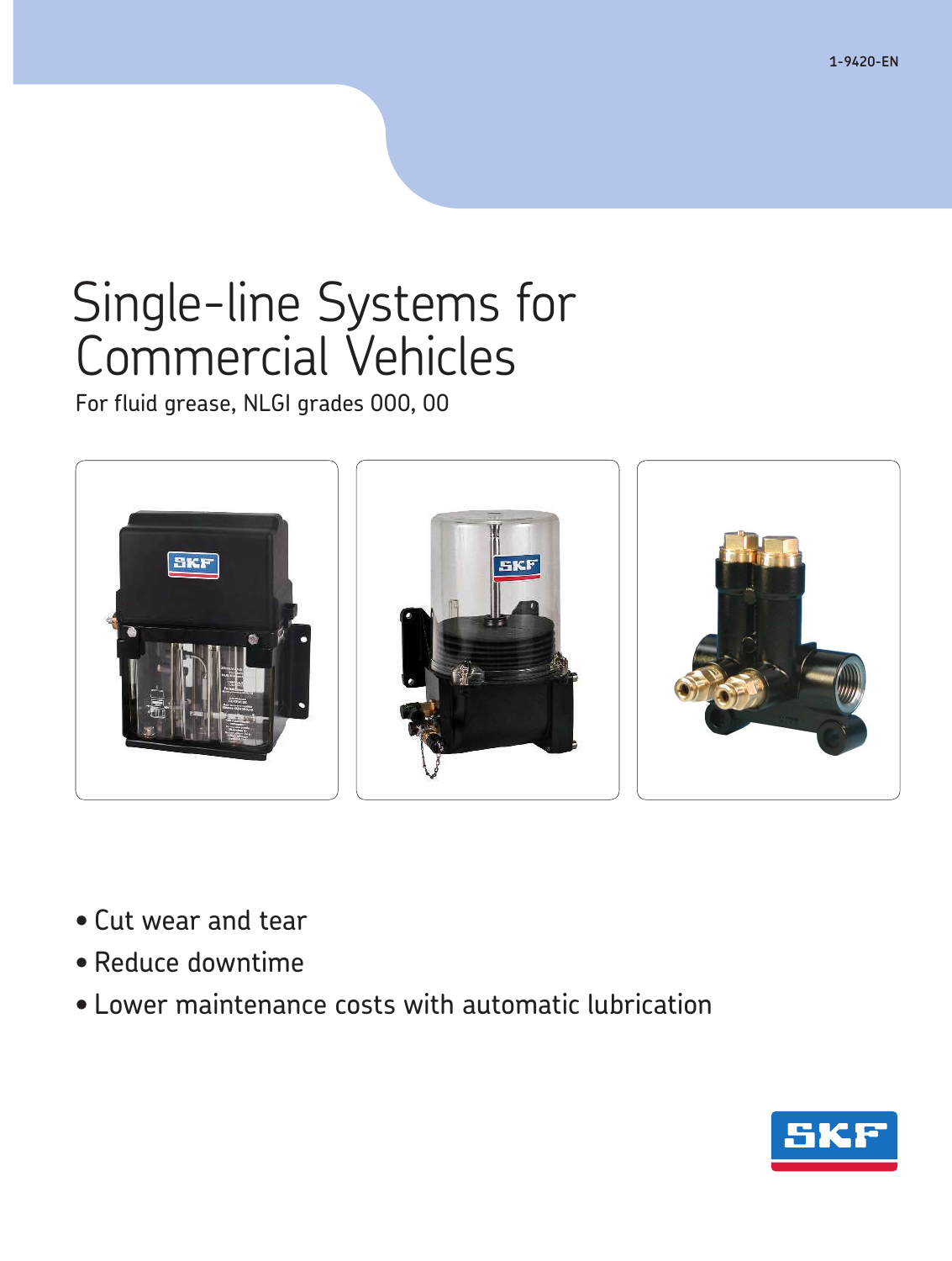### System overview

| Lubricant: Fluid grease, NLGI <sup>1)</sup> grades 000, 00 |                                                                            |                                                                                                                                                                         |                                                                           |
|------------------------------------------------------------|----------------------------------------------------------------------------|-------------------------------------------------------------------------------------------------------------------------------------------------------------------------|---------------------------------------------------------------------------|
| Selection<br>criteria                                      | Max. connected load (cm <sup>3</sup> )<br>or<br>max. number of lube points | 80 cm <sup>3</sup>                                                                                                                                                      |                                                                           |
|                                                            | Pump suitable for                                                          | Truck tractor<br>Truck tractor with extra equipment<br>Interconnected system/ semitrailer<br>KFU units also for GGVS vehicles $2$ )<br>(with cable harness 997-000-374) |                                                                           |
|                                                            | Type of drive                                                              | electric                                                                                                                                                                |                                                                           |
| Type<br>designation                                        | Pump                                                                       | Gear pump unit<br><b>KFU2-40</b><br><b>KFUS2-64</b><br><b>SKP</b><br>page 12                                                                                            | <b>KFU6-20</b><br>SKF                                                     |
| Technical<br>data                                          | Operating pressure                                                         | 38 bars                                                                                                                                                                 |                                                                           |
|                                                            | Reservoir capacity                                                         | 2.7 liters                                                                                                                                                              | 6 liters                                                                  |
| Auxiliary<br>equipment                                     | Lubricant distribution                                                     | VN relubrication distributors                                                                                                                                           |                                                                           |
|                                                            | Control system                                                             | Electronic control unit IG502-2-E<br>with or without monitoring function<br>KFUS with integrated control unit IG490                                                     |                                                                           |
|                                                            | Main line<br>(connection: pump - distributor)                              | Mainly plastic tubing 10x1.5 diam., but also steel tubing 10x0.7 diam.<br>hose SLH10-                                                                                   |                                                                           |
|                                                            | Secondary line<br>(connection: distributor - lube point)                   | Mainly plastic tubing 4x0.85 diam.;                                                                                                                                     | in case of large movement between lubrication point and chassis: hose 734 |

*1) For progressive systems for commercial vehicles up to NLGI grade 2, see leaflet 1-9430-EN 2) GGVS = Hazardous Goods Road Ordinance Germany*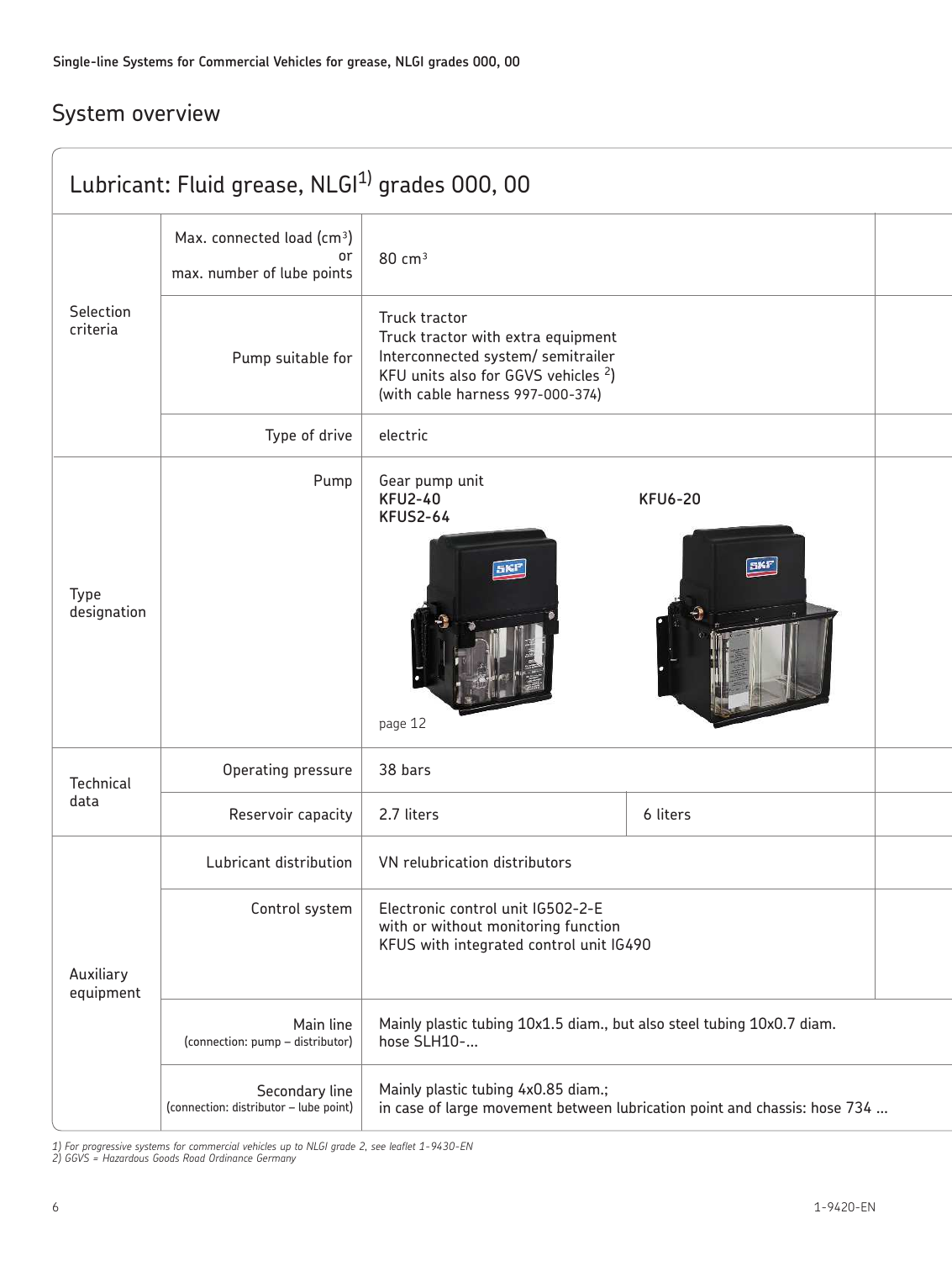| $36 \text{ cm}^3$                                                                            | $36 \text{ cm}^3$                                                                         | approx. 20 lubrication points                                                                                                  |
|----------------------------------------------------------------------------------------------|-------------------------------------------------------------------------------------------|--------------------------------------------------------------------------------------------------------------------------------|
| Truck tractor<br>Truck tractor with small extra<br>equipment<br>also for GGVS vehicles $1$ ) | Trailer / semitrailer<br>also for GGVS vehicles <sup>1</sup> )                            | Truck tractor with small number<br>of lubrication points<br>Truck tractor with extra equipment<br>also for GGVS vehicles $1$ ) |
| pneumatic                                                                                    | pneumatic                                                                                 | electric                                                                                                                       |
| Piston pump<br><b>PEF-90</b>                                                                 | Piston pump<br>PEF-90-S14<br>PEF-90-S19 for GGVS vehicles <sup>1)</sup>                   | Compact unit<br>KFB(S)1                                                                                                        |
| page 15                                                                                      | page 18                                                                                   | 5K.<br>page 20                                                                                                                 |
| 22 to 50 bars                                                                                | 22 to 50 bars                                                                             | 38 bars                                                                                                                        |
| 3 liters                                                                                     | 3 liters                                                                                  | 1.4 liters                                                                                                                     |
| VN relubrication distributors                                                                |                                                                                           | VN relubrication distributors                                                                                                  |
| Electronic control unit IG502-2-E<br>with or without monitoring function                     | with built-in electronic control unit<br>IG476-2 for PEF-90-S14<br>IG476-3 for PEF-90-S19 | Electronic control unit IG502-2-E<br>with or without monitoring<br>function                                                    |
|                                                                                              |                                                                                           | plastic tubing 10x1.5 diam.                                                                                                    |
|                                                                                              |                                                                                           | plastic tubing 4x0.85 diam.                                                                                                    |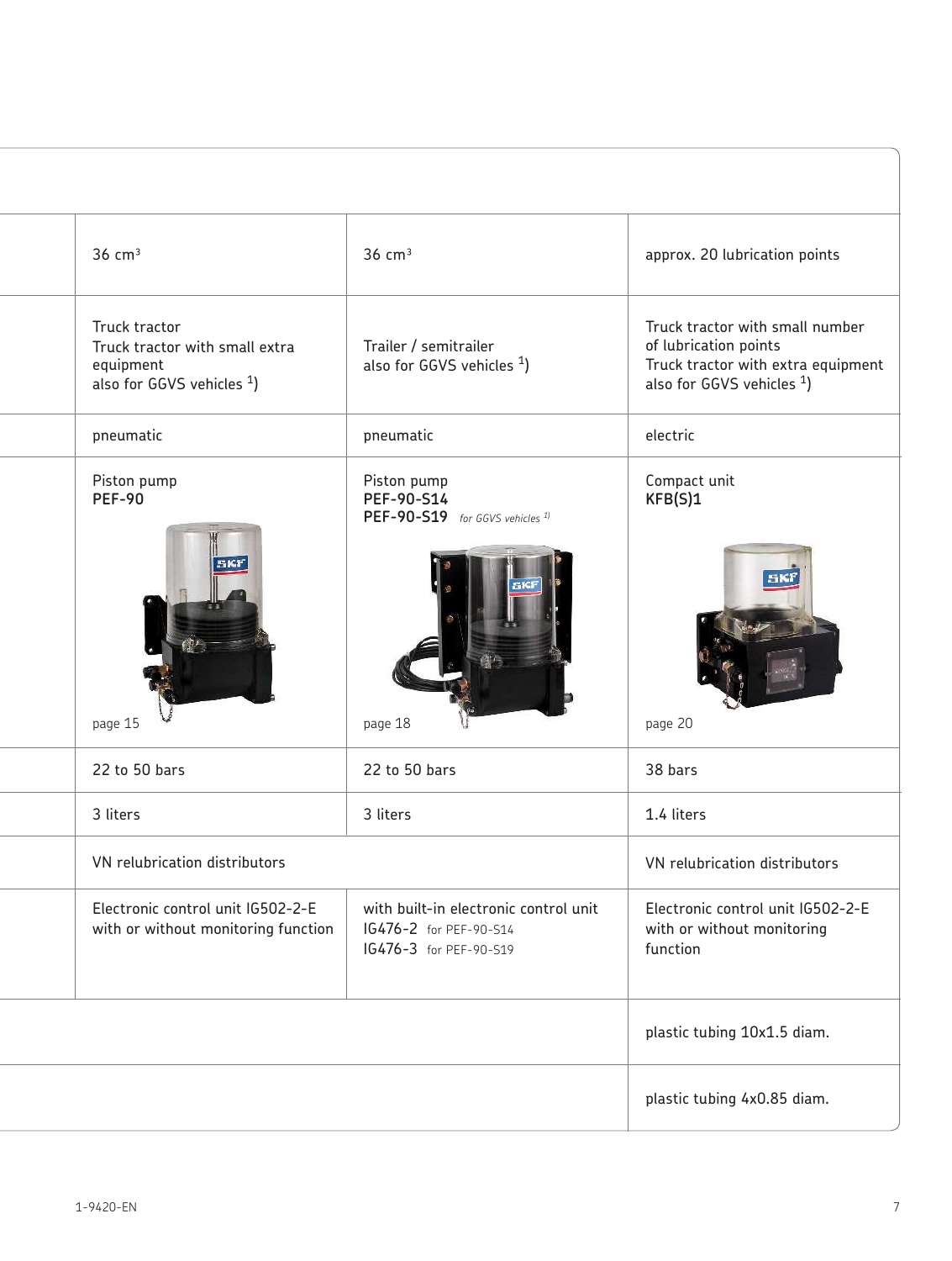### Gear pump units KFU2-40, KFU6-20, KFUS2-64 with reservoir, electrically operated

The gear pump unit consists mainly of a gear pump with relief valve, safety valve, DC motor, transparent lubricant reservoir, filler socket and angle bracket. The DC motor and filler socket are covered by a hood to protect them from dirt. The hood snaps into place on both sides of the reservoir lid

### Function

The gear pump continuously supplies lubricant to the relubrication distributors via the main line network when the pump is in operation. As soon as the metering chambers of the distributors are full, the excess lubricant flows back into the reservoir via the safety valve

At the end of the pump running time (start of the interval time), the pressure relief valve opens so that the pressure in the main line can drop to a residual pressure of 0.2 to 1.0 bar. The spring-loaded pistons of the distributors can now deliver lubricant from the metering chambers to the lubrication points

Nearly every size of system on commercial vehicles, including superstructures, can be supplied by one single pump when a KFU2- 40 or KFU6-20 pump unit is used.

Furthermore, the semitrailer or trailer can be connected using an interconnected system, but this is only advisable when the motor vehicle and semitrailer/trailer are rarely or never disconnected from each other. The KFU units must be used with cable harness 997-000-374 on vehicles approved for the transport of hazardous goods by road (GGVS).

Associated cable harness for KFU, order No. 997-000-373;

cable harness for KFUS2-64, order No. 997-000-750.

### **Technical data**

| Order No.  KFU2-40  KFU6-20 *)<br>Order No.  KFUS2-64<br>Reservoir capacity  2.71  61<br>Weight (without lubricant) $\approx$ 5.5 kg $\approx$ 7.3 kg<br>Operating voltage $\ldots \ldots \ldots \ldots \ldots$ 12 or 24 V DC |                                                          |
|-------------------------------------------------------------------------------------------------------------------------------------------------------------------------------------------------------------------------------|----------------------------------------------------------|
|                                                                                                                                                                                                                               | Please quote required voltage when ordering.             |
| 12 V fuse for KFU  7.5 A                                                                                                                                                                                                      |                                                          |
| 24 V fuse for KFU  7.5 A                                                                                                                                                                                                      |                                                          |
| 12 V fuse for KFUS  16 A                                                                                                                                                                                                      |                                                          |
| 24 V fuse for KFUS  8 A                                                                                                                                                                                                       |                                                          |
| Flow rate $\ldots \ldots \ldots \ldots \ldots \ldots \ldots 140$ cm <sup>3</sup> /min                                                                                                                                         |                                                          |
|                                                                                                                                                                                                                               | at back pressure $p = 38$ bars and temperature t = 25 °C |
| System capacity for singleline systems $\ldots$ max. 80 cm <sup>3</sup>                                                                                                                                                       |                                                          |
| Units with relief valve and safety valve                                                                                                                                                                                      |                                                          |
| Max. operating pressure $\ldots \ldots \ldots \ldots 38_{-3}^{+2}$ bars                                                                                                                                                       |                                                          |
|                                                                                                                                                                                                                               | (corresponds to actual value of built-in safety valve)   |
| Permissible operating temperature $\ldots$ -25 °C to +75 °C                                                                                                                                                                   |                                                          |
| Type of enclosure $\dots\dots\dots\dots\dots$ IP 59 k                                                                                                                                                                         |                                                          |
| Lubricant  fluid grease,                                                                                                                                                                                                      |                                                          |
|                                                                                                                                                                                                                               | NLGI grades 000, 00                                      |

Associated control unit for KFU: IG502-2-E, KFUS unit with integrated control unit: IG490

*\*) This unit should only be used for systems with a minimum lubricant consumption of 6 l/year.*



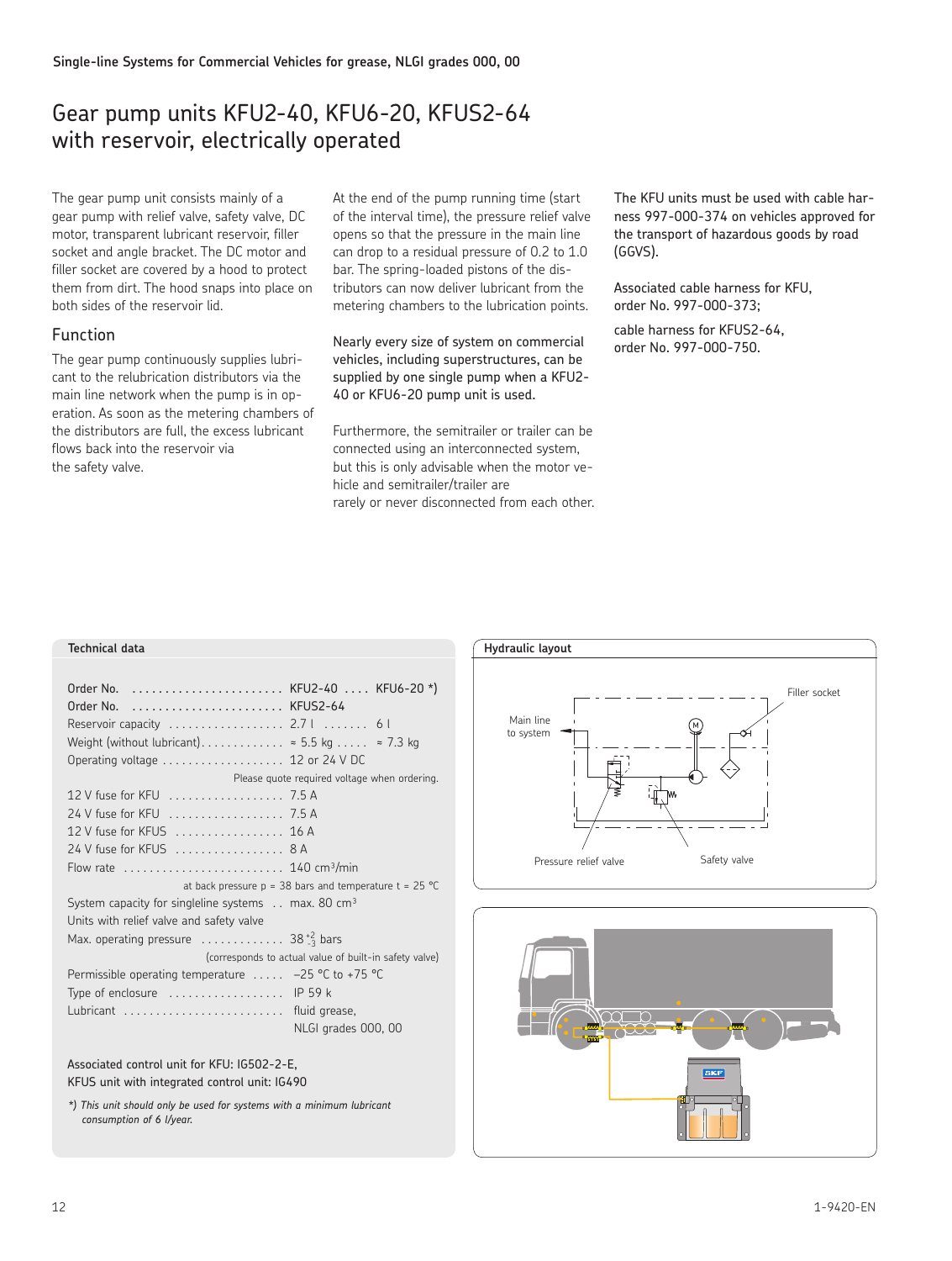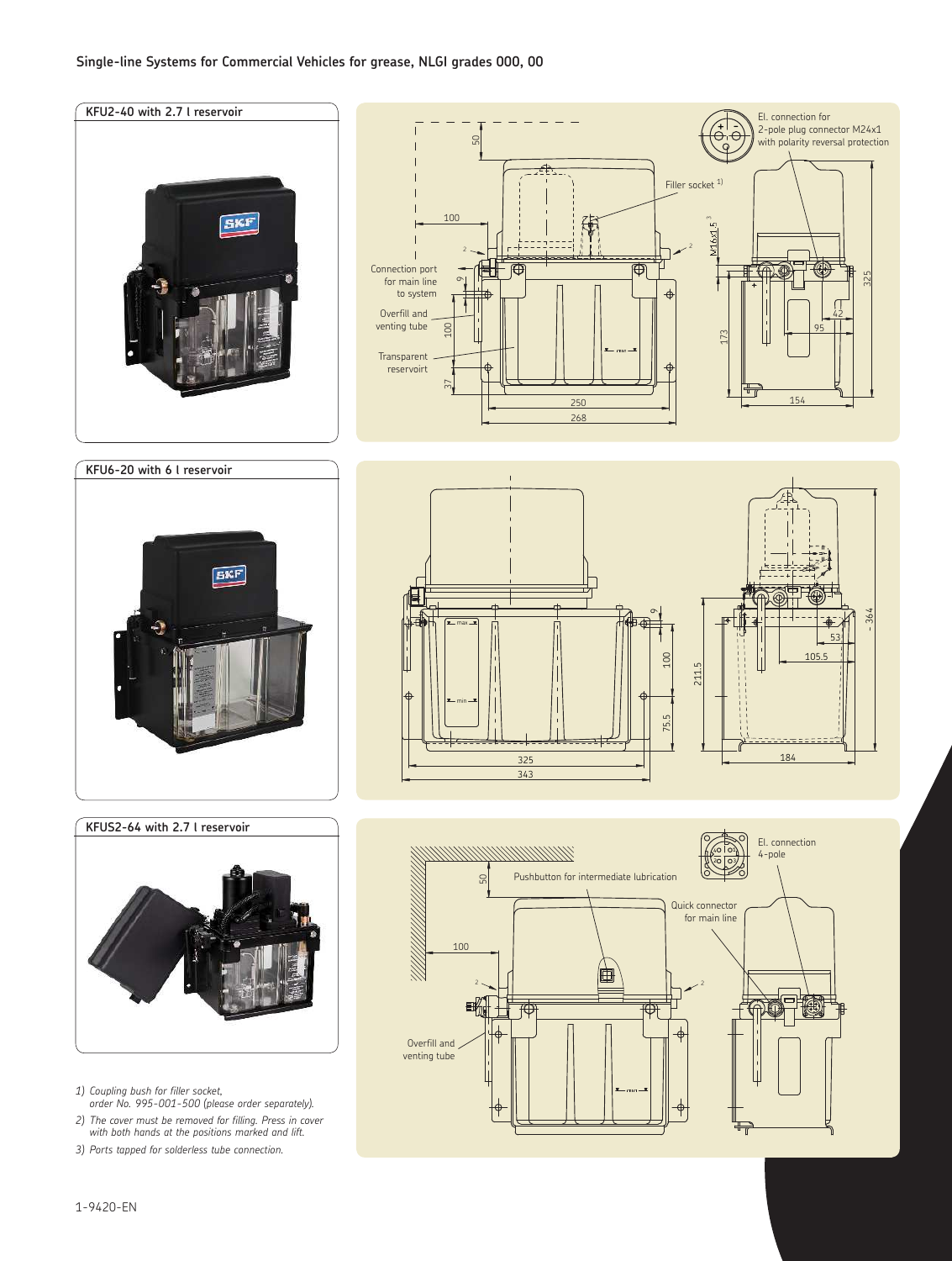## Electronic control unit IG502-2-E





| Order No  IG502-2-E                                                                |  |
|------------------------------------------------------------------------------------|--|
| Associated cable harness                                                           |  |
| for KFU2-40, KFU6-20, order No.  997-000-373                                       |  |
| for vehicles with hazardous goods, order No. 997-000-374                           |  |
|                                                                                    |  |
|                                                                                    |  |
| Max. contact load, terminal M  10 A                                                |  |
|                                                                                    |  |
| Type of enclosure $2^2$ IP 40, DIN 40050                                           |  |
| Temperature range $\ldots \ldots \ldots \ldots \ldots \ldots \ldots -25$ to +75 °C |  |
|                                                                                    |  |
| Programmable interval times  0.1 to 99.9 h                                         |  |
| Programmable pump running time  0.1 to 99.9 min                                    |  |
| Programmable pulses  1 to 999                                                      |  |
| Elapsedtime, fault hours memory $\dots\dots\dots\dots$ 0 to 99999.9 h              |  |

*1) Please quote control voltage when ordering.*

*2) Warranted for vertical (plug-in connector pointing downward) and horizontal installation.*





(time axis not to scale)

- $\begin{array}{rcl} \mathsf{t} \mathsf{u} & = \mathsf{ignition}\ \mathsf{t} \mathsf{t} & = \mathsf{contact}\ \mathsf{time} \end{array}$
- $=$  contact time
- tp = interval time<br>30 = battery + /  $v \in$
- $\begin{array}{rcl} 30 & = \text{battery} + / \text{ vehicle network} \\ 15 & = \text{operating voltage} + / \text{ after i} \end{array}$
- 15 = operating voltage + / after ignition "ON"<br>31 = operating voltage -
- $=$  operating voltage –
- DK/MK = pushbutton / intermediate lubrication or pulsecounter input
- $PS/CS$  = pressure switch / cycle switch<br>M = numn motor
- $M = pump motor$ <br> $SL = indicator light$
- $SL$  = indicator light<br> $Z$  = ignition loc
- $Z =$ ignition locker<br>F = fuse 5 A
- $=$  fuse 5 A

|  | I ED PAUSE |
|--|------------|
|  |            |

```
lights in intervals
```
LED CONTACT

lights when pump running.

- LED CS  $1\triangleright$ 
	- lights for monitoring with cycle switch function LED PS
- lights for monitoring with pressure switch function.  $2\tilde{Q}$ 
	- LED FAULT
	- LED 1110 L.
	- Pushbutton DK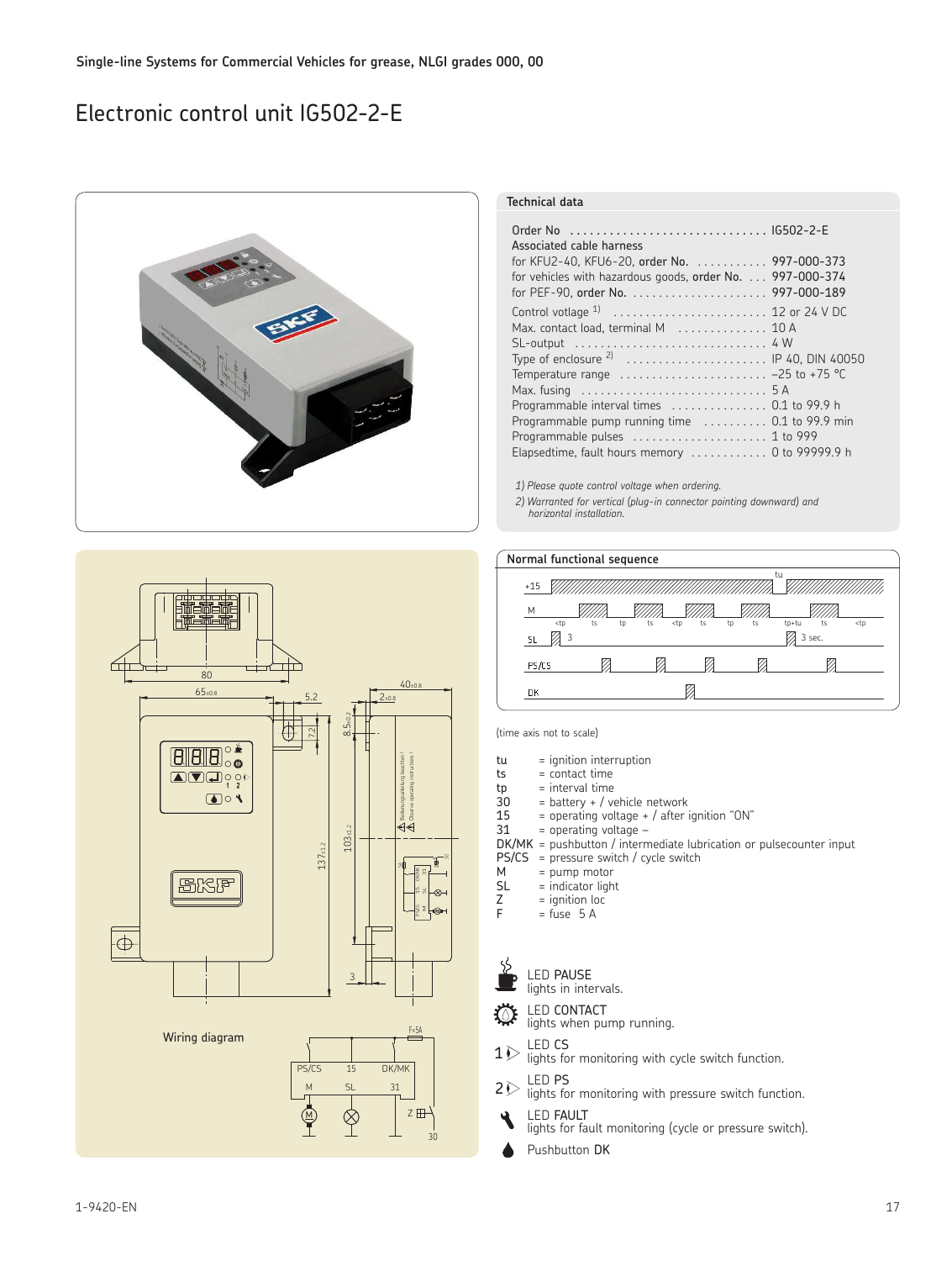## Relubrication distributors, group VN



The distributors meter and distribute the lubricant from the pump to the individual lubrication points. They do so independent of each other

Interchangeable metering nipples make it possible to adapt the quantity to the amount of lubricant required by the friction point

The cycle number, i.e. the number of pump strokes per time unit of the lubrication system, also permits further coordination of the lubricant quantity with the friction point and entire system

Lubricant is only delivered under spring pressure after the end of pump operation, i.e. after the pressure is relieved

A collar (changeover valve) in the distributor closes the outlet to the lubrication point



during the delivery stroke, thus storing the lubricant beneath the piston. The changeover valve opens the outlet as soon as the pressure drops in the main line, i.e. when the pressure relief valve of the pump opens

When installing a system, arrange the lines and distributors in such a way that any air entrained in the system can escape by itself via the lubrication points

For this purpose, distributors with horizontal outlet ports or with outlet ports pointing upward must be installed at a position suitable for bleeding of the entire system

Assign only one lubrication point to each distributor outlet port

Connect the secondary line (connection:  $distributor - lubrication point)$  to the lubrica-



tion points only after bubble-free lubricant emerges from the tubing after the pump is repeatedly actuated. Fill long secondary lines beforehand if necessary

The metered quantity can be seen from the shape of the metering nipple and code number

| <b>Metering nipples</b> |     |                      |
|-------------------------|-----|----------------------|
|                         |     |                      |
|                         |     |                      |
| 0,1                     | 0,2 | $0.4 \, \text{cm}^3$ |